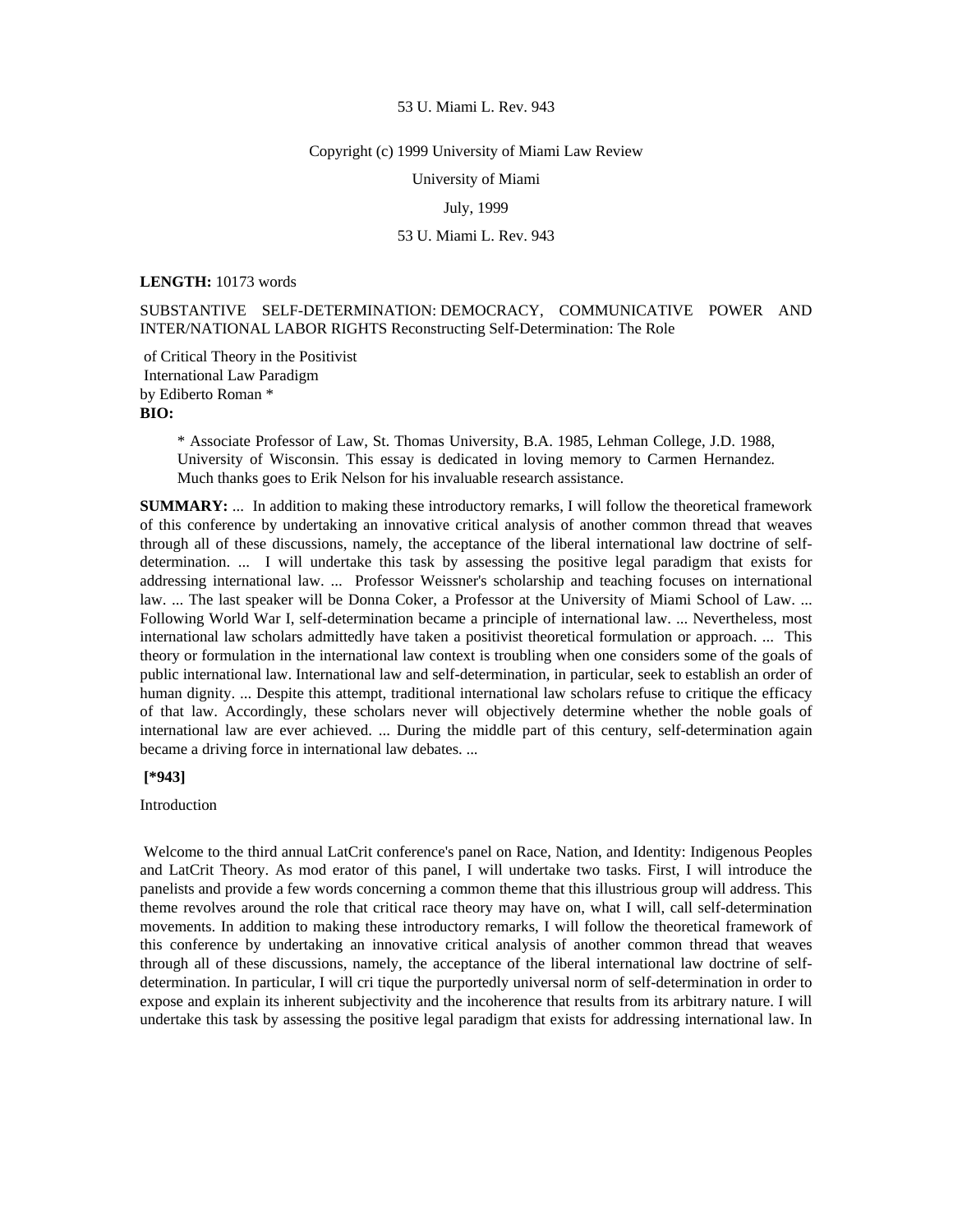addition to pointing out the flaws of the paradigm, I will engage in a deconstruction of the right of selfdetermination. I will conclude with a brief reconstruction of this right.

As the title of this panel suggests, our topic of discussion is the intersection of subordinate groups movements in the global arena and the role that critical race theory plays in such movements. The first presenter is Taygab Muhmud, Professor of Law at Cleveland Marshall College of Law. In his piece, "Lessons from South Asia's Post-Colonial Experience," Professor Muhmud will address the role that race and racial constructions have played in South Asia's self-determination movement. By referring to the colonial debate in India, Professor Muhmud argues that one cannot address adequately any modern concep tualization of the meaning of race without appreciating the role Euro pean Colonialism has played in such construction. n1

 **[\*944]** The Second presenter is Siegfried Weissner, a valued colleague and Professor of Law at my institution, Saint Thomas University. Professor Weissner's scholarship and teaching focuses on international law. He will address the resurgence of indigenous communities in the interna tional law context. Professor Weissner has been committed to this area for several years, as demonstrated by his work in St. Thomas Univer sity's annual symposia concerning indigenous people. After briefly reviewing the development and available applications of LatCrit theory, Professor Weissner will use his five intellectual tasks technique for problem solving to highlight the efforts, successes, and shortcomings of indigenous people in obtaining self-determination.

The third presenter is Julie Mertus, a visiting Associate Professor at Emory Law School, where Professor Mertus also serves as a Fellow in religion and law. Her presentation is a critical comparison of Eastern Europe and Latin America. n2 Professor Mertus, using what she terms the "rhetoric of primordialism", the "rhetoric of complexity", and the "rhet oric of simplicity", will compare how race and its various constructions are deployed in the United States and in Eastern Europe.

The last speaker will be Donna Coker, a Professor at the University of Miami School of Law. Professor Coker will provide a provocative critique of the presentations that has been made at today's conference.

# I. Self Determination Defined

 Whether discussing the movements of indigenous people, the neo- colonial plight of the people of South Asia, or a comparative analysis of Eastern Europeans, this panel is addressing what traditional parlance describes as a people's quest for greater autonomy and for a separate state. n3 In other words, we are describing various forms of self- determination. n4

Self determination is recognized as "the right of a people or a nation to determine freely by themselves without outside pressure to pursue their political and legal status as a separate entity." n5 The princi **[\*945]** ple of self-determination is dichotomous. It is boldly radical and pro gressive, yet it is also deeply subversive. n6 The principle as such has egalitarian underpinnings and is theoretically universal in its intended applicability and scope. n7 "perhaps no contemporary norm of interna tional law has been so vigorously promoted or widely accepted as the right of all peoples to self-determination." n8 Self determination is grounded on human rights precepts that recognize that all peoples are "equally entitled to be in control of their own destinies". Self determi nation is based on principles of human freedom and equality. As such, it is at odds with colonial rule or similar forms of foreign domination. n9

Following World War I, self-determination became a principle of international law. n10 It was considered essential to the maintenance of world order and peace. n11 President Woodrow Wilson was the catalyst in the early development of self determination. During the period when Wilson was promoting the creation of the League of Nations, he declared, "No peace can last or ought to last, which does not recognize and accept the principle that governments derive all their just powers from the consent of the governed and that no right anywhere exists to hand people about from sovereignty to sovereignty as if they were prop **[\*946]**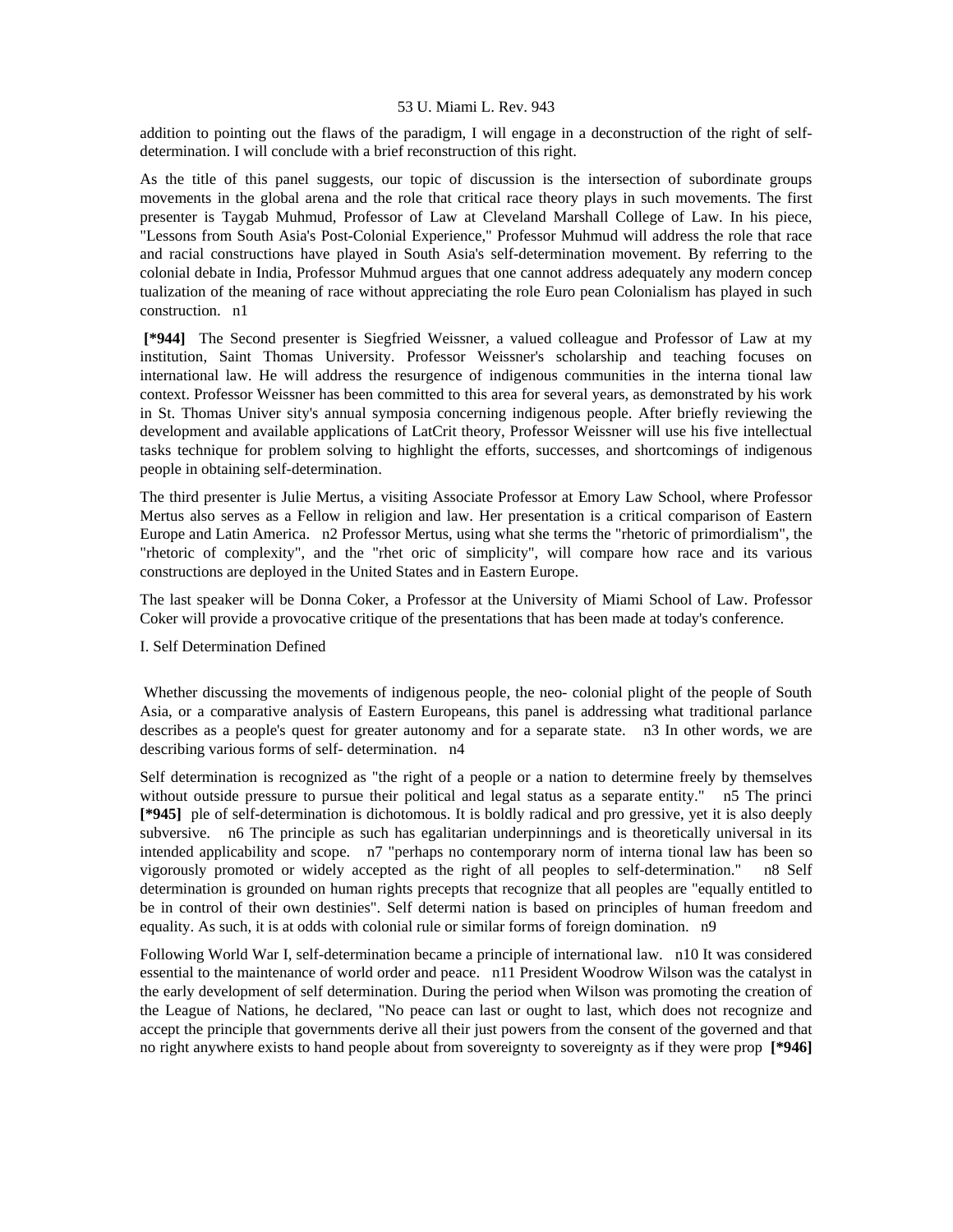erty." n12 In 1918 he asserted, "Self-determination is not a mere phrase. It is an imperative principle of action, which statesmen will henceforth ignore at their peril." n13

After this period, self determination gained further acceptance as reflected by its incorporation into the United Nations Charter. Specifi cally, the first article of the Charter provides that one of the purposes of the United Nations is "to develop friendly relations among nations based on respect for the principle of equal rights and self-determinations of peoples..." n14 This point is reaffirmed in the Charter's article on economic and social cooperation and human rights. n15

In addition to the Charter, various General Assembly resolutions adopted shortly thereafter invoked the principle of self determination and further explained its importance and applicability. n16 Resolution 545, adopted in 1952, particularly stands out. It recognized "the right of peoples and nations to selfdetermination as a fundamental human right." n17 This evolution of self determination from a principle to a funda mental right led to the adoption, in 1960, of the Declaration of the Granting of Independence to Colonial Countries and Peoples. n18 This declaration "solemnly proclaims the necessity of bringing to a speedy and unconditional end colonialism in all its forms and manifestations". It adds that "all peoples have the right to self-determination; by virtue of that right they... freely pursue their economic, social and cultural development." n19 In 1970, the General Assembly adopted the Declara tion on Friendly Relations n20 with respect to self-determination. This declaration, which is arguably the most authoritative explication on the right to self-determination, n21 provides:

 The use of force to deprive people of their national identities consti tutes a violation of their inalienable rights and of the principle of non- intervention...By virtue of the principle of equal rights and selfdetermination of peoples enshrined in the charter of the United **[\*947]** Nations, all peoples have the right freely to determine, without exter nal influence, their political status and to pursue their economic, social and cultural development, and every state has the duty to respect this right in accordance with the provisions of the charter.

Every state has the duty to promote....realization of the principle of equal rights and self-determination of peoples.

(a) to promote friendly relations and cooperation among states; and

(b) to bring a speedy end to colonialism, having due regard to the freely expressed will of the peoples concerned; and bearing in mind that subjection of peoples to alien subjugation, domination and exploitations constitutes a violation of the principle, as well as a deni-

al of fundamental human rights, and is contrary to the charter... n22

 In addition to the United Nations General Assembly resolutions, decisions of the International Court of Justice (I.C.J.) further endorsed the principle of self-determination. In its advisory opinion on the status of Nambia, n23 as well as in its later opinion on Western Sahara, n24 the I.C.J. opined that selfdetermination was more than a guiding principle to be heeded and promoted by the United Nations. n25 It was a right that could be invoked by its holders to claim separate statehood and sover eign independence. n26

As a result of this widespread endorsement by President Woodrow Wilson and the United Nations, selfdetermination became to many international law scholars "the pre-emptory norm of international law." n27 Indeed, self-determination has become "accepted and recognized by the international community of States... as a norm from which no deroga tion is permitted and which can be modified only by a subsequent norm of general international law having the same character." n28

II. A Critique of Legal Positivism in Public InternationalLaw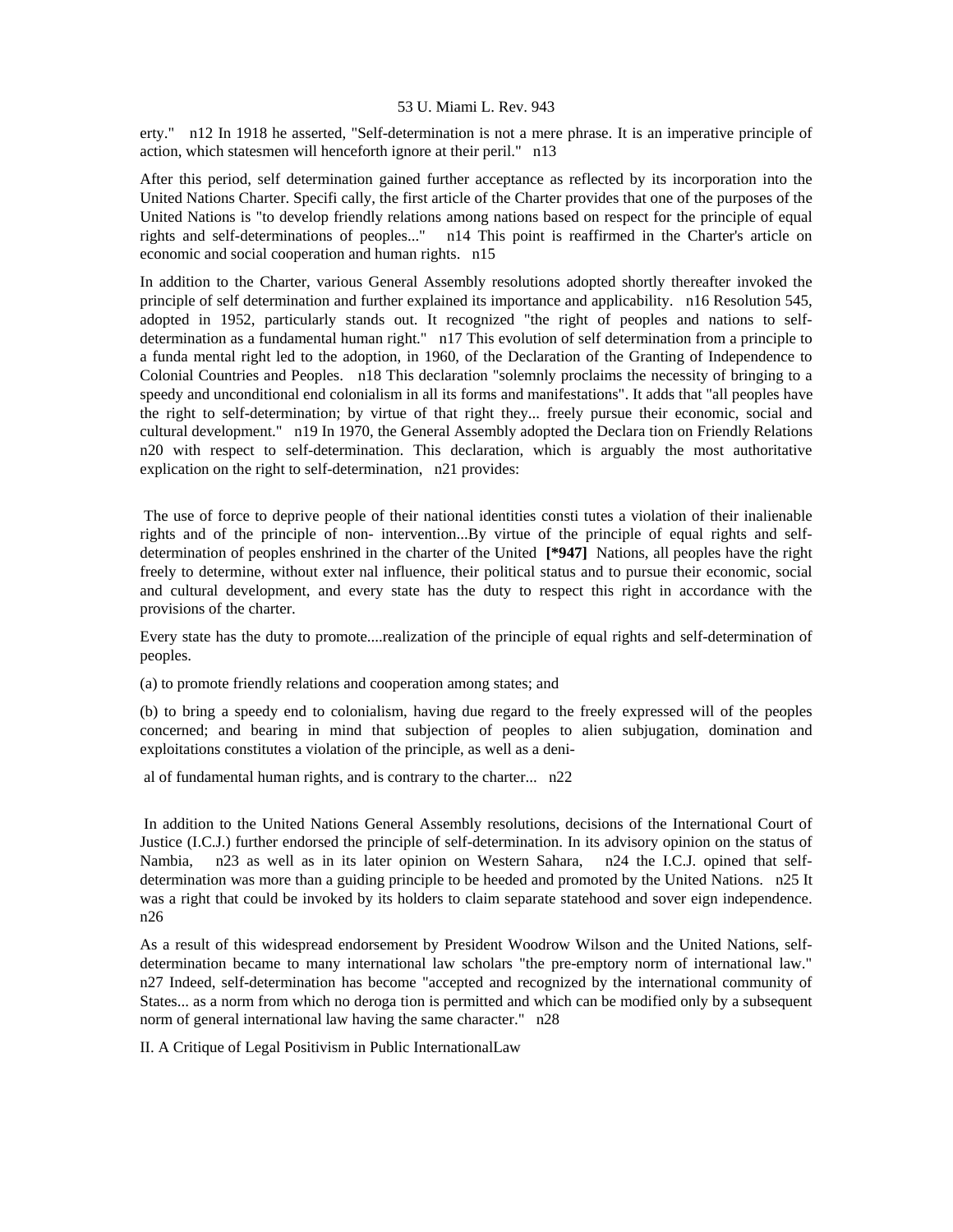After reading the papers of this conference's presentors and dis cussing related topics with them before and during this panel, a question arose that troubled me so much that it provoked me to offer the follow ing critique of public international law. This conference and the panel are to examine issues related to race, identity, and indigenous peoples. We are to approach problems in this area with a critical, post-modern, **[\*948]** eye towards finding innovative solutions to various anti-subordination projects. n29 When examining problems related to self-determination movements, however, we continue to work within the traditional liberal paradigm, which utilizes the same methodology, nomenclature, and con ceptualization of our traditional, doctrinal, and formalistic counterparts.

In theory, self-determination is intended to bestow upon all peoples the right to determine their future. At this point, practice intersects with theory, and a problem arises. A failure arises because of the inherent shortcomings of a positivist formulation. The positivist does nothing more than state what the law is, rather than state what it should be. With this as the dominant paradigm, it is often impossible to discern whether a law is effective because the formulation is merely descriptive.

Nevertheless, most international law scholars admittedly have taken a positivist theoretical formulation or approach. n30 One writer addressing legal positivism in general explains:

 Now the legal positivist is not necessarily taking the so-called bad man's view of the law, namely, that people would only obey the law because they fear the punishment which would be visited upon them if they were found violating the law. For most of the time, most obey the law because they regard the law to rest upon moral order and to derive its legitimation from it. n31

Another writer aptly argues:

 Any elaborate doctrinal edifice built upon a legal positivism is mis leading. One does not have to be a legal realist or a crit to realize that the positivist attempt rigidly to segregate "law" from "politics" misses the essence of self-determination, and of much else in interna tional law. n32

 This dominant liberal tradition in international law has been described as accepting "that which is fundamental [because it has been] agreed to be fundamental". n33 This formulation also has been referred to as the pure theory of law, n34 its sole purported purpose being to know

 **[\*949]** its subject. n35 It answers... "what law is, [and] not what it ought to

 be". n36 In other, words, the traditional and prevalent discourse use circu lar logic to conclude that international law scholars accept the authority or power of international law because it has been made law. Paul Brietzke poignantly described the dilemma when he noted, "The bland positivist assumption of a sovereign statehood ignores the contemporary upheavals and transformations that will not stay swept under some 'stat ist rug.' International 'persons' will often behave schizophrenically over self-determination because of the divergent interests of the humans and the groups compromising them. n37 "

Possibly in light of the criticisms of the stayed acknowledgments of positivist formalism, a new wave of critiques of liberal theory arose from a group of writers who have been categorized as "new stream" scholars. n38 Influenced by critical legal studies, this new group has attempted to shift the forms of international legal scholarship from anal ysis of doctrine to acceptance of the determinative quality of culture and policy. n39

Taking from this new stream, I will attempt to provide a swell or at least a ripple in this theoretical waterway. I argue that the traditional positivist paradigm is nothing more than a formalistic social construc tion that has been designed by international scholars. The traditional paradigm essentially reaffirms the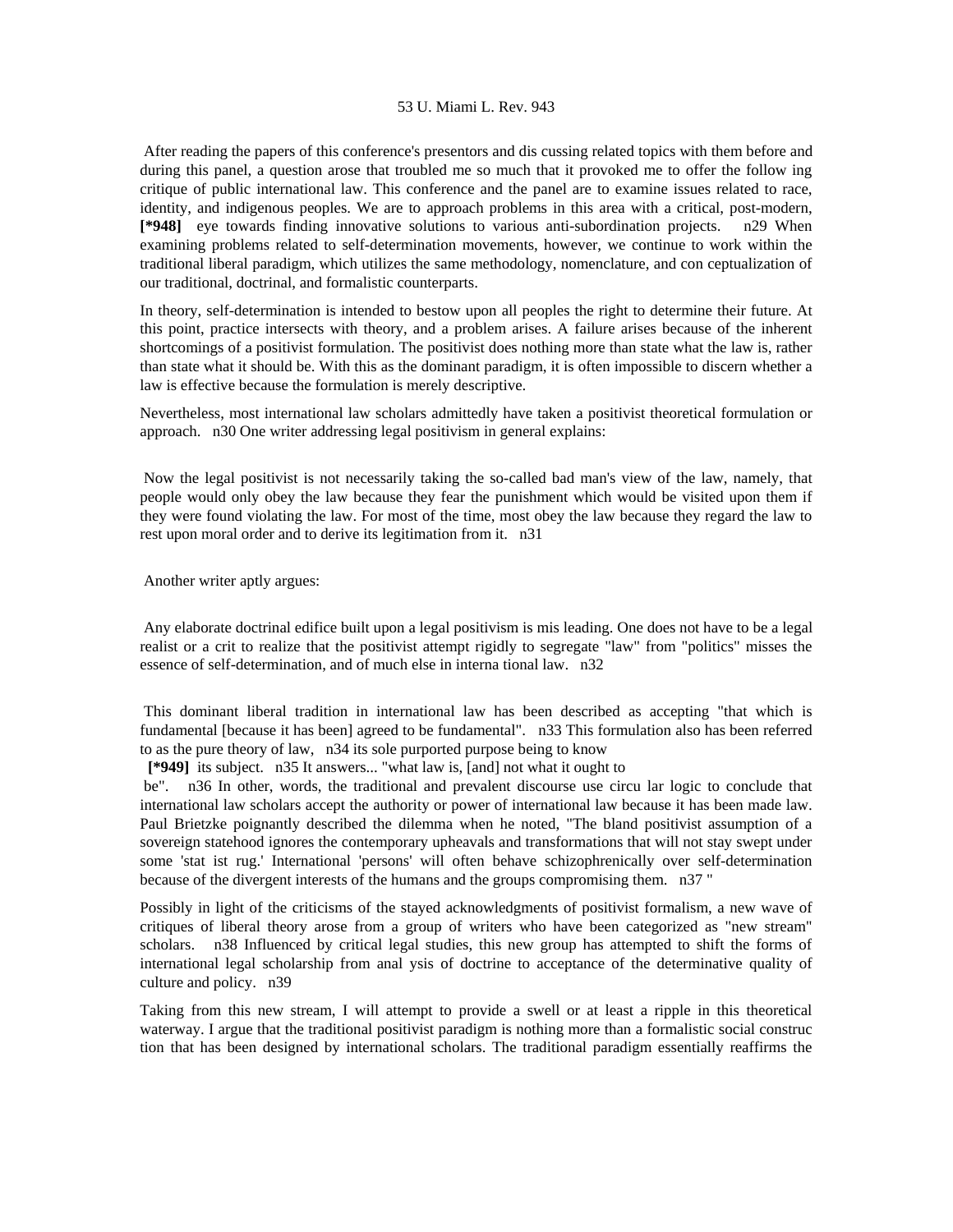normative values of the law that have been written by international scholars. Because, historically, these inter national scholars have not questioned what the law should be, their fail ure to question the underpinnings and normative values of their doctrinal formulations renders their laws to be limited, incoherent, anachronistic, and apologistic attempts to be objective in spite of historical occurrences.

If, as a positivist international law scholar, one does not question the moral value of the law in application, as traditional international scholars have done, is not the law merely a value free, after-the-fact attempt to categorize actions of states? If principles of law or rights such as self-determination, which is premised on the appreciation of **[\*950]** human rights, are selectively applied, then, even to the positivist, the law may not be law but mere politics.

According to Hans Kelsen, the pure theory of law, seeks the real and the possible, not the just. n40 Indeed, it declines to justify or con demn. n41 This theory or formulation in the international law context is troubling when one considers some of the goals of public international law. International law and selfdetermination, in particular, seek to establish an order of human dignity. n42 As such, they appear to aspire to attain some sort of world justice.

Despite this attempt, traditional international law scholars refuse to critique the efficacy of that law. Accordingly, these scholars never will objectively determine whether the noble goals of international law are ever achieved. For instance, while self-determination, as addressed ear lier, is purportedly uniformly applicable to all peoples, precedent dem onstrates that the right is anything but uniformly applied.

According to some, self determination is not capable of any objec tive application. Hurst Hannum argues that the European Community Arbitration Commission has engaged in a "fruitless search for definition of 'self,' 'determination,' 'peoples,' and related terms that have never proved capable of providing reasoned criteria for international action." n43 Some even have argued that self-determination is not law but is nothing more than "nonsense." n44 Brietzke opines that "as a description of what a vague international community believes, or believes it believes, this right lacks many concrete correlative duties." n45 The subjectivity in which the right of self determination has been invoked leads to the argu ment that such a universal principles can be used as nothing more than a means to apologize or as an attempt at post-hoc rationalization for power politics, economic politics, and racial politics. A historical review of the purported application of self-determination illustrates this point.

# III. Deconstruction of Self-Determination

 By examining the twentieth century development of the right of self-determination and highlighting selected case studies of its applica **[\*951]** tion, I will illustrate, history's failure to apply this universal right to all peoples. Rather than blindly accepting the basic tenets of term self- determination without questioning its efficacy, I will address the three dominant trends of self-determination: 1) the era of geopolitical milita rism, 2) the era of racial tutelage, and 3) the era of global disinterest.

While to some extent aspects of these dominant trends will overlap. I believe that each of these three periods describe modes of thought that prevailed when forms of self-determination were implemented periodi cally in the twentieth century. In each of these dominant trends, either racial subjugation or Eurocentric messianic self-image has been a con siderable undercurrent.

These trends, therefore, demonstrate that the so-called "right" of self determination, which is purportedly universal in terms of its intended beneficiaries, has never been applied universally. Under represented minorities who have not had the backing of any world power primarily were passed over by this "right".

From as early as 1917, Woodrow Wilson declared, "No power can last or ought to last which does not recognize and accept the principle that governments derive all their just powers from the consent of the governed, and that no right anywhere exists to hand peoples [from] sov ereignty to sovereignty as if they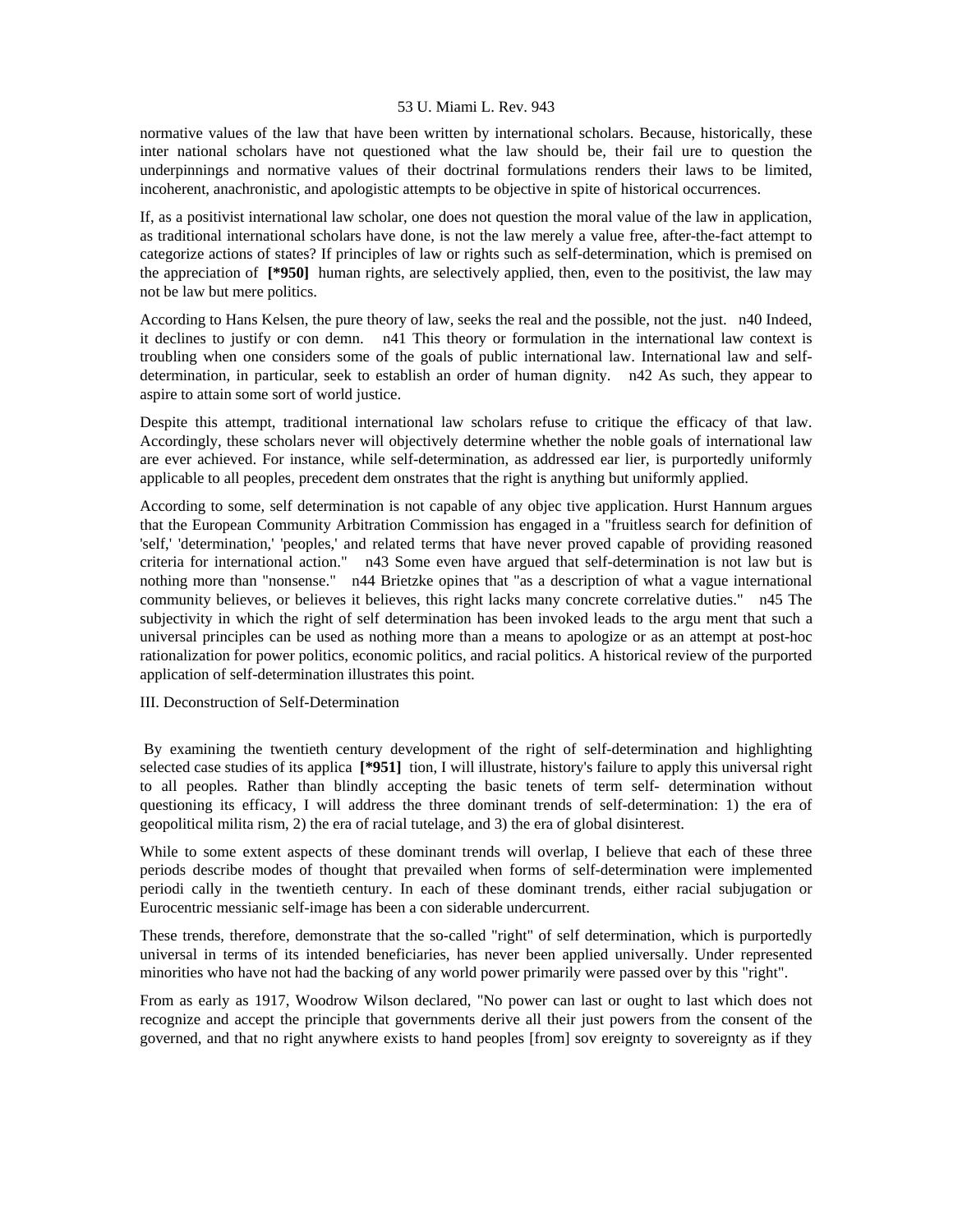were property." n46 One writer described this dynamic political concept as containing philosophical roots which penetrate the deepest layers of human history and tribal con sciousness. n47 Another writer has stated, "The proposition that every peo ple should freely determine its own political status and freely pursue its economic, social, and cultural development has long been one of which poets have sung and for which patriots have been ready to lay down their lives." n48 Notwithstanding these ubiquitous proclamations, self- determination has been unevenly and unevenhandidly applied since its onset.

# A. The Era of Geopolitical Militarism

 During the period when President Woodrow Wilson first was championing the principle of selfdetermination the world was at war. Consequently, "the success or failure of assertions of minority rights for self-determination in the late nineteenth century depended [not so much on the virtuous nature of the principle but] to a great extent on **[\*952]** external support from one or more of the [World] Powers". n49 Hurst Han num points out that "in most instances, winners and losers [to claims of self-determination were determined] more by the political calcula tions and perceived needs of the Great Powers than on the basis of which peoples had the strongest claims to self-determination." n50 Thomas Franck describes the early application of the principle as imper fect. n51 "More important, it was not made generally applicable but was confined almost entirely to the territories of the defeated powers. Few post [World War I] claims of self-determination were made against states that had not been on the losing side in the War." n52 For example,

 The brooding and unpredictable menace of Bolshevism persuaded the Allies... to create bastions of the West in Eastern Europe, necessar ily at the expense of smaller nationalities. As the much-trumpeted principle of national self-determination conjured up an impossible nationalist dream, so the compromises deemed necessary by Allied perceptions of practicality and strategy made disillusionment among the minorities all the keener. n53

 In his book on self-determination, Antonio Cassese similarly notes that, after World War I, most of the Allies claimed that the primary purpose of their war effort was the realization of the principle of nation ality and of the right of people to decide their own destiny. n54 Despite this avowed purpose, when it came to actually applying the principle os self-determination this right was subordinated to other concerns in order to make "the peace treaties with the vanquished." n55 For instance, the Treaty of Versailles of 1919, which was signed between Germany and the Allies, conferred territories to the newly created states of Poland and Czechoslovakia without consulting with the populations that occupied the new countries. n56 Likewise, the peace treaty of 1919 with Austria conferred Tyrol Alto Adige to Italy without consulting with the native inhabitants of that territory. Other allocations of defeated territories were provided for in the 1919 Treaty of Neuilly. Once again, the **[\*953]** inhabitants of these lands were never asked if they wanted to become citizens of a new country.

At the onset of its modern-day conceptualization, self-determina tion was the clarion call for worldwide conflict. Ultimately, the princi ple proved to be of little importance when the interest of a people who would otherwise have the right to assert it was inconsistent with the Western powers' political agenda. Thus, from the beginning of this cen tury and through the mid-twentieth century, the conceptualizations of self-determination wa a right that was subject to Western geopolitical omnipotence. This was the era of self-determination as defined by geo political militarism.

B. The Era of Racial Tutelage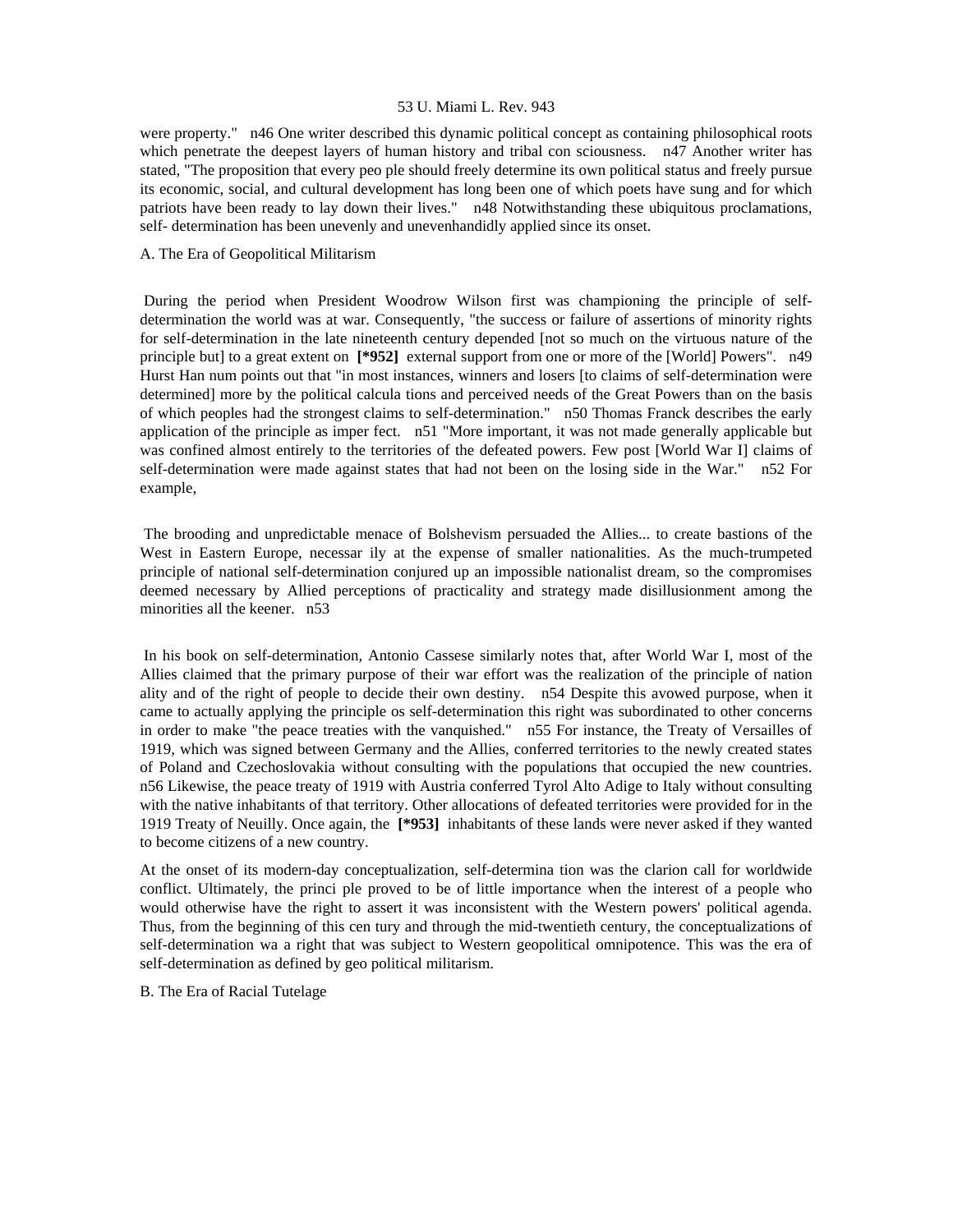Professor Ruth Gordon, who has written extensively on the of trus teeship, advances a critical race perspective to the debate of self-deter mination. n57 She points out that, after World War I, the selfdetermination became applicable to certain Europeans. n58 For non- Europeans, however, "any semblance of self-determination was embod ied in the League of Nations Mandate System." n59 Article 22 of the League of Nations Covenant called for advanced guardians over certain colonies and territories that were deemed to be incapable of self-rule. n60

Like Professor Gordon, Thomas Franck notes, "if self-determina tion was imperfectly applied in Europe...it was applied hardly at all to Europe's overseas colonies." n61 Under this Eurocentric paternalistic framework, self-determination was essentially unavailable for the "less- advanced" people of the third world. Instead, these people were entrusted to the tutelage of "Advanced Nations." n62 These nations, which were comprised of Europeans or decedents of Europeans, believed themselves to be responsible for the well-being and develop ment of their charges, and they carried out their responsibility as a "sacred trust of civilization." n63

As a result of World War I, German and Turkish possessions were transferred to Australia, Belgium, Britain, France, Japan, New Zealand, and South Africa under the Mandate System's sacred trust principle. n64 **[\*954]** Franck argues that, as a result of these acquisitions, the victors of the war, ignored the principle of self-determination, and actually increased the size of their overseas empires. n65 They did this without making any serious commitment to giving the people of the acquired territories con trol of their future. n66

During the middle part of this century, self-determination again became a driving force in international law debates. The Atlantic Char ter, an instrument used by England and the United States to promote the end of World War II, reaffirmed a commitment to "respect the right of all peoples to choose the form of government under which they wish to live." n67

Although he had committed his nation to this agreement, Winston Churchill made it clear that England's economic and political interests would not be undermined. In 1941, the very same year the Atlantic Charter was drafted, Churchill informed the House of Commons that the principle proclaimed in the Charter did not apply to colonial peoples, especially those who reside in India, Burma, and other parts of the Brit ish Empire. n68

The League of Nations and the Atlantic Charter eventually gave way to the United Nations Charter, which specifically adopted the prin ciple of self-determination. n69 Despite this reaffirmation of the right, the U.N. Charter retained vestiges of the subordinating paternalistic mandate system through its implementation of the Trusteeship System. n70 Chap ters XI of the U.N. and XII established that selfdetermination for non- self-governing and trust territories was to "proceed at a pace dictated by the colonial administrators." n71 Article 73(b), called upon the signatories "to develop self-government... according to the particular circum stances of each territory and its peoples and their varying stages of advancement." n72 Article 76 likewise included a duty "to promote the... advancement of the inhabitants of the trust territories, and their progres sive development towards self-government or independence as may be appropriate to the particular circumstances of each territory and its peo ples." n73 These demeaning and subordinating proclamations from self- **[\*955]** proclaimed advanced nations were embraced by the International Court of Justice. n74 In its advisory opinion on the status of Nambia, the court recognized that the U.N. Charter embraced the principle of Sacred Trust and extended it to all territories whose peoples had not yet attained full self-government. n75 As Gordon argues, for non-European peoples, Euro pean tutelage became a means of executing self-determination. n76 Indeed, even the methodology of the trusteeship system, with terms such as "advanced nations" and "sacred trust", was embedded with paternal ism over people of color, resembling the concept of Manifest Destiny.

Despite these shortcomings of self-determination, the global acceptance of the right did have a considerable impact that eventually caused a re-mapping of the world. For instance, the principle led to the dismantling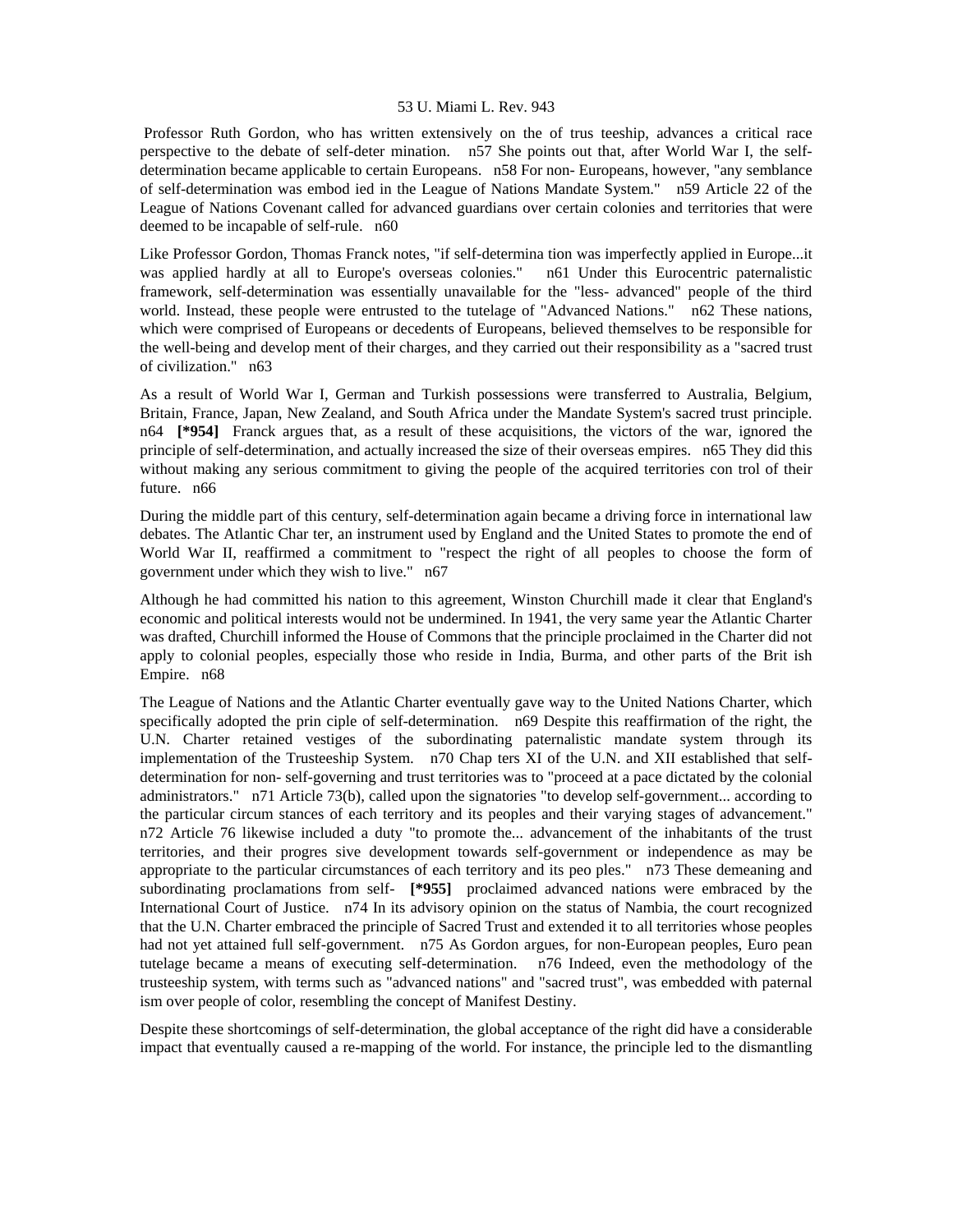of much of Britain's empire and lead to the independence of nearly one billion persons. n77 These new countries, in turn, assisted in the decolonization of the French, Dutch, Belgian, Spanish, and Portu guese empires. n78 Thus, from the era of racial tutelage evolved the reali zation for millions of the right to selfdetermination. This success partially was to the efforts of the third world to elevate the principle of selfdetermination further on the United Nations agenda.

# C. The Era of Western Disinterest and Localized Self-Interest

 Not long after these substantial successes of the right of self-deter mination, a new era of inconsistency arose. During the period after World War II, global militarism and racial tutelage digressed into an era of Western laizze faire over the acts of the formerly colonized nations. This inconsistency arose as a result of a more localized self-interest and the failure of the world community to adequately support self-determi nation as an enforceable right.

Several examples of this incoherence exist. In these instances, the world powers and the United Nations allowed the absorption of areas within former colonial territories without ascertaining, in any meaning ful way, the wishes of the populations that were to be annexed. n79 The case of India's post-independence conquests is a classic example of this acquiescence. n80 India used its military might to deny the right of self- **[\*956]** determination to Kashmir. n81 Shortly thereafter, India seized Goa. n82 Other examples of the disregard of the right of self-determination include Indonesia's absorption of West Irian, n83 the annexation of the Western Sahara by Morocco, n84 and Indonesia's forceful incorporation of East Timor as part of its territory. n85 In describing these events, Yves Beigbeder wrote, "If self-determination is an internationally recognized principle, why does it not apply to the people of West Iran, East Timor, Tibet, Kashmir and other territories as it has been applied to other colo nial territories." n86

In these illustrative, but far from exhaustive examples, the self- determination hardly was applied universally. In these cases, the world's balance of power was not a dominant concern, racial tutelage did not appear as the driving force, and Europe was not subjugating of third world countries. Instead, third world people were dominating other third world people, and the subjugated were aliens.

Perhaps self-determination was deemed irrelevant in this area, because the subjugation was perpetrated by people of one color against another. In many, if not all, of these examples, the world powers evi dently determined, as evidenced by their inaction, that the peoples who had their lands annexed were not worthy of self-determination. In the case of India's seizure of Goa, a Security Council resolution condemn ing India was blocked by a Soviet veto, and a majority of the General Assembly apparently accepted India's position. n87 Despite a sanction levied by a split United Nations against Indonesia for its annexation of West Irian, the occupation of the area by Indonesia occurred without any further notable consequences. n88 With respect to Western Sahara, differ ing worldwide opinions prevented effective condemnation. n89 Thus, this era became marked by Western disinterest in self-determination and localized political and economic self-interest.

# III. Reconstruction

 After critiquing the traditional positivist paradigm, I shall attempt to reconstruct the right of selfdetermination. This effort seeks to pro **[\*957]** mote a more pragmatic theory that will address historical occurrences and explain how the law ought to be. Key to any interpretive analysis is an appreciation of the imprecision of interpreting the intended meaning of words and accurately uncovering the intended goals of the legal precepts and other postulates one is analyzing.

# A. Self-Determination Redefined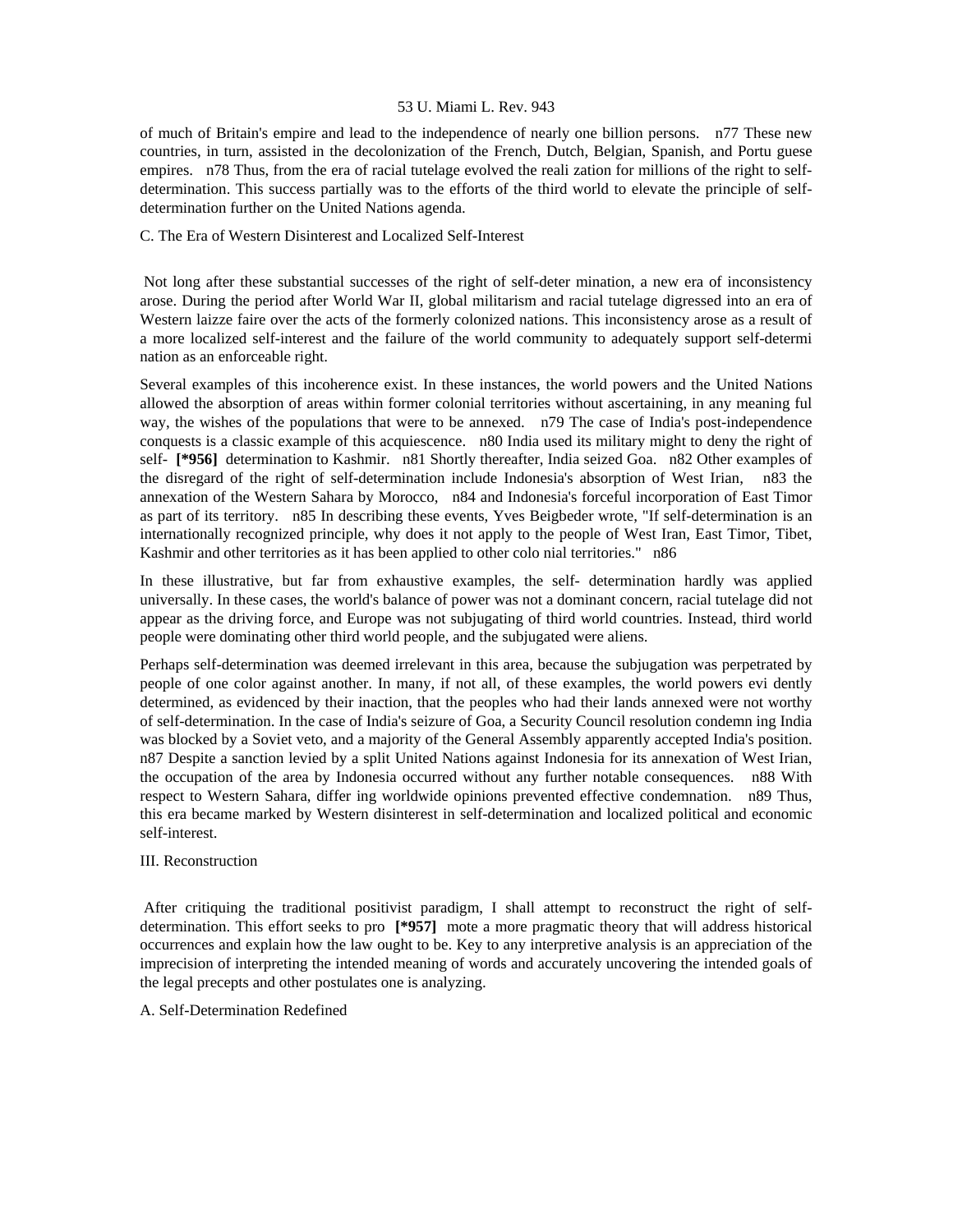In order to reconceptualize the principle of self-determination, one must appreciate its intended goals. As eluded to earlier, self-determina tion essentially seeks to ensure that "people" have the right to choose their own political, cultural, and economic future. This is consistent with the spirit of democracy. Given this noble, yet terribly broad, aspi ration, the question should then turn to a critique of the principle's intended scope.

Self-determination recently was described as a term that has a wide penumbra of uncertainty. n90 Nonetheless, a construction can be formu lated to address the intended framework that initially was proposed to guide states. The first interpretive hurdle in defining self-determination is defining "self". This term answers the question, "Who can claim the right to self-determination?" Recent scholarly debate concerning this subject has centered around whether the right is recognized outside the decolonization context. n91 If the right, as some have argued, is limited to the colonial or alien subjugation context, then thorny problems related to secession and failed states are avoided. n92 This position, however, may be too anachronistic, and such a reading may defeat the very goals behind self-determination movements. Moreover, a conservative read ing of the right, which would limit self-determination to the colonial setting, lends itself to, and arguably promotes, a continuation of the world powers' disinterest when one third world people denies the right to another third world people. n93

This would perpetuate the Era of Western Disinterest that is described above. Additionally, accepting this limited formulation would **[\*958]** be inconsistent with the critical theory's anti-subordination project's effort to champion the interest of the vulnerable or outsider.

A more controversial formulation of "self" grants the right of self- determination to indigenous people and distinct minorities that reside in significant number within an existing state. n94 This formulation is con sistent with the humanitarian goals behind the right. For instance, sig nificant deprivations of human rights, such as those faced by the Kurds in Iraq, may leave the Kurds with no alternative other than secession. n95

Accordingly, with respect to the question of who can claim the right of self-determination, a group claiming to be a "self" entitled to the right should possess certain objective characteristics of a distinct group as suggested by the United Nations General Assembly Resolution 1541. n96 Such characteristics include a common ethnicity, language, his tory, or other cultural distinctiveness. n97 The group who claims to be a "self" also must possess a subjective characteristic. n98 Its numbers must share "elements of group identity ... which give rise to a parochial sentiment and which are thus likely to produce government based on consent." In other words, the group must see themselves "as one people, one community." n99 Pragmatic considerations must be accounted for in order for a group to legitimately be considered a people. For instance, at a minimum, the group must demonstrate that they are capable of becom ing economically viable and politically independent. Otherwise, they will inevitably be destined to become wards of one or more existing states. n100 The more conventional formulation of "self" could deny the right to a group that would otherwise meet all of the traditional charac teristics of a people. This could result in an aspiring "self" being told, "You are not really a people, but merely a minority," or "You are not really under 'colonial' or 'alien' rule at all." n101

A word of caution concerning the controversial view of the term "self" is necessary. Every state contains minority groups. If each group within a state can claim the right to self-determination and succeed, self- **[\*959]** destruction of virtually every state could result. n102 Thus, those who claim self-determination within an existing state (i.e., a secession) must demonstrate all of the above criteria. If such criteria is met then, consis tent with the role of the United Nations, such claims must be weighed against potential threats to regional and world peace.

[lc-5d,]B. A Role for the United Nations in the Reconstruction Process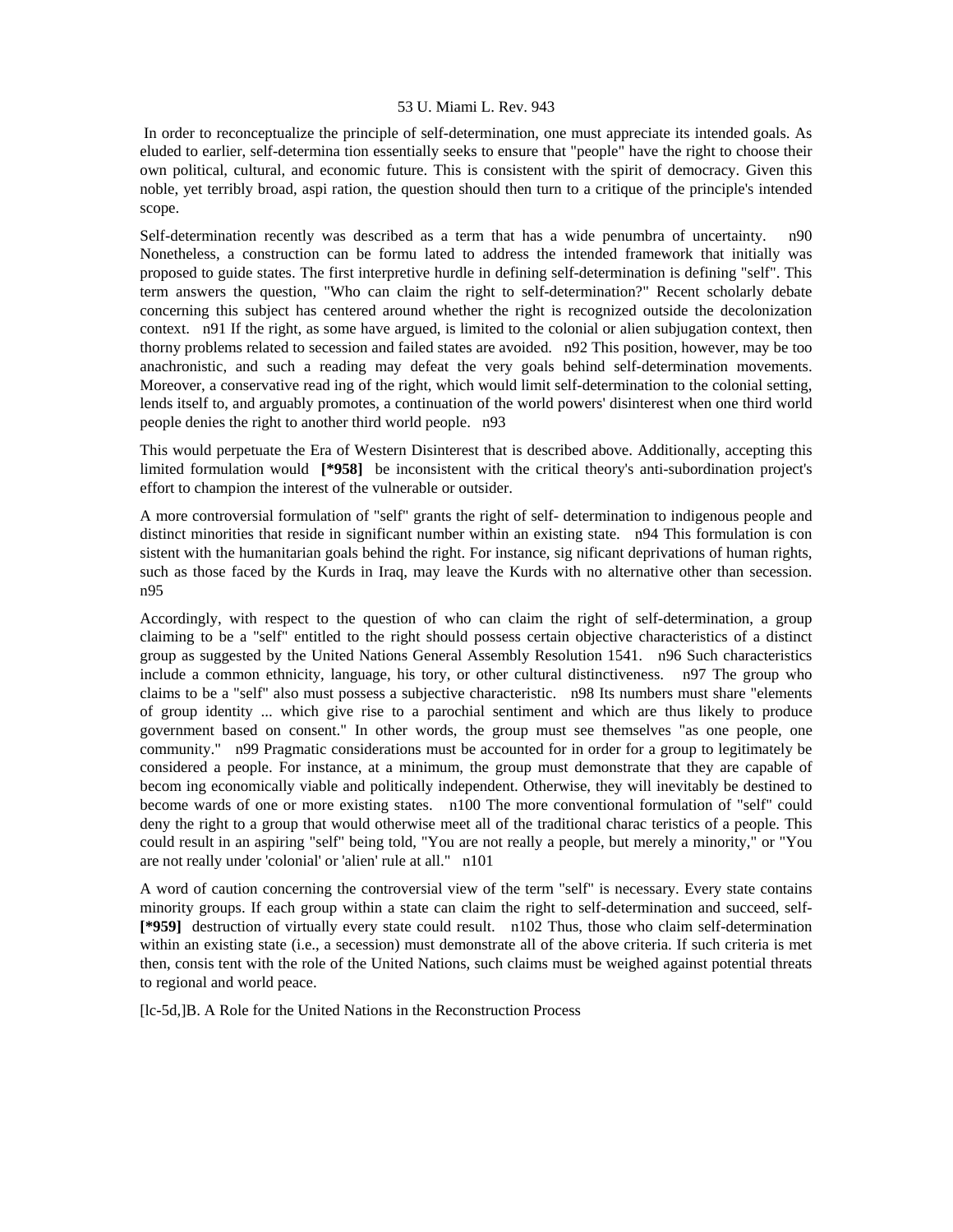[lc-5d,] A workable and logical paradigm for the right of self-determination that addresses precedence must be established. Regardless of which def inition of "self" is adopted, the global community must end the selective recognition of the right to self-determination and acknowledge prece dence. The right should be recognized universally. As Brietzke points out, the rules of self-determination should not be so regulated or quali fied by precedence so that exceptions become the rule. n103 If this were to occur, then we would return to inconsistent application of the right.

Consistent with the democratic underpinnings of the right, demo cratic discourse should resolve the dispute over self-determination. In order to achieve this goal, the global community, through the United Nations, should place self-determination conferences high on its agenda. The settings of these conferences should not be unlike that of the treaty of Versailles, and they should be held every ten years. Rather than using self-determination to reconfigure the borders of defeated territories, these conferences should be used to address claims by groups asserting the right.

When the detail of self-determination are finally, "ironed-out," the right must be held sacred. Violations of the principle must be con demned; selective condemnation cannot be tolerated. The only way to achieve this goal is to prevent political self-interest from carrying the day at the conferences.

The existing structure of the United Nations provides a vehicle to achieve these goals. The United Nations, however, must take a proac tive approach. The United Nations or one of its subsidiary organs, such as the Security Council, should be responsible for the conferences and should be empowered to hear any existing claims of self-determination.

Consistent with its goal to promote world peace, the United Nations must be pragmatic and weigh claims of self-determination against any real threats to world peace. Accordingly, the right must not be used as a destabilizing force that can completely undermine notions of state sover eignty. Nevertheless, as the fiftyplus security council resolutions on Yugoslavia demonstrate, actions by the United Nations must not end **[\*960]** with mere verbal condemnations. Indeed, one of the functions of the United Nation's Security Council is to appoint subsidiary organs to investigate any dispute or situation that may threaten world peace. n104 The Security Council's ability to conduct peace-keeping operations may be an effective tool to meet this function. n105 This tool may provide "teeth" to the Council's proclamations. n106 For instance, as of June 1996, the Security Council initiated forty-one United Nations peace-keeping operations. n107 Twenty-six of these had been commenced since 1989. As the conflicts in Croatia, Slovenia, and East Timor have taught us, claims made by minority groups who consider themselves to be people with a right to attain self-determination can lead to scenarios that threaten world peace if their calls are not heeded. Thus, after studying claims of self-determination, the council should recommend that the entire General Assembly consider passing resolutions on each particular claim. If the annexing foreign power or existing state refuses to recog nize a given resolution, the Security Council should be able to recom mend or implement economic sanctions and possibly use peace-keeping forces as a threat of last resort. Some writers go as far as to argue that "military might may be the true key for implementing and enforcing self-determination claims." n108 Obviously, the peace-keeping or the use of force avenue is one that actually can facilitate destabilizing world order. Therefore, this option must be one of last resort. It should be considered only: (1) after a prolonged period of economic sanctions, coupled with failed diplomatic efforts that demonstrate human that rights or regional peace are threatened, or (2) when there is a preexisting state of armed conflict.

Without the United Nations' firm commitment to address existing disputes and its resolve, to take the necessary action to settle the claims, self-determination will remain a laudable goal with few, if any, means to achieve its realization. In order to ensure that the process is as unbiased and objective as possible, there should be no need for certain United Nations Security Council members to maintain veto power. Such a power can politicize the process, promote further inconsistent applica tion of the right, and thereby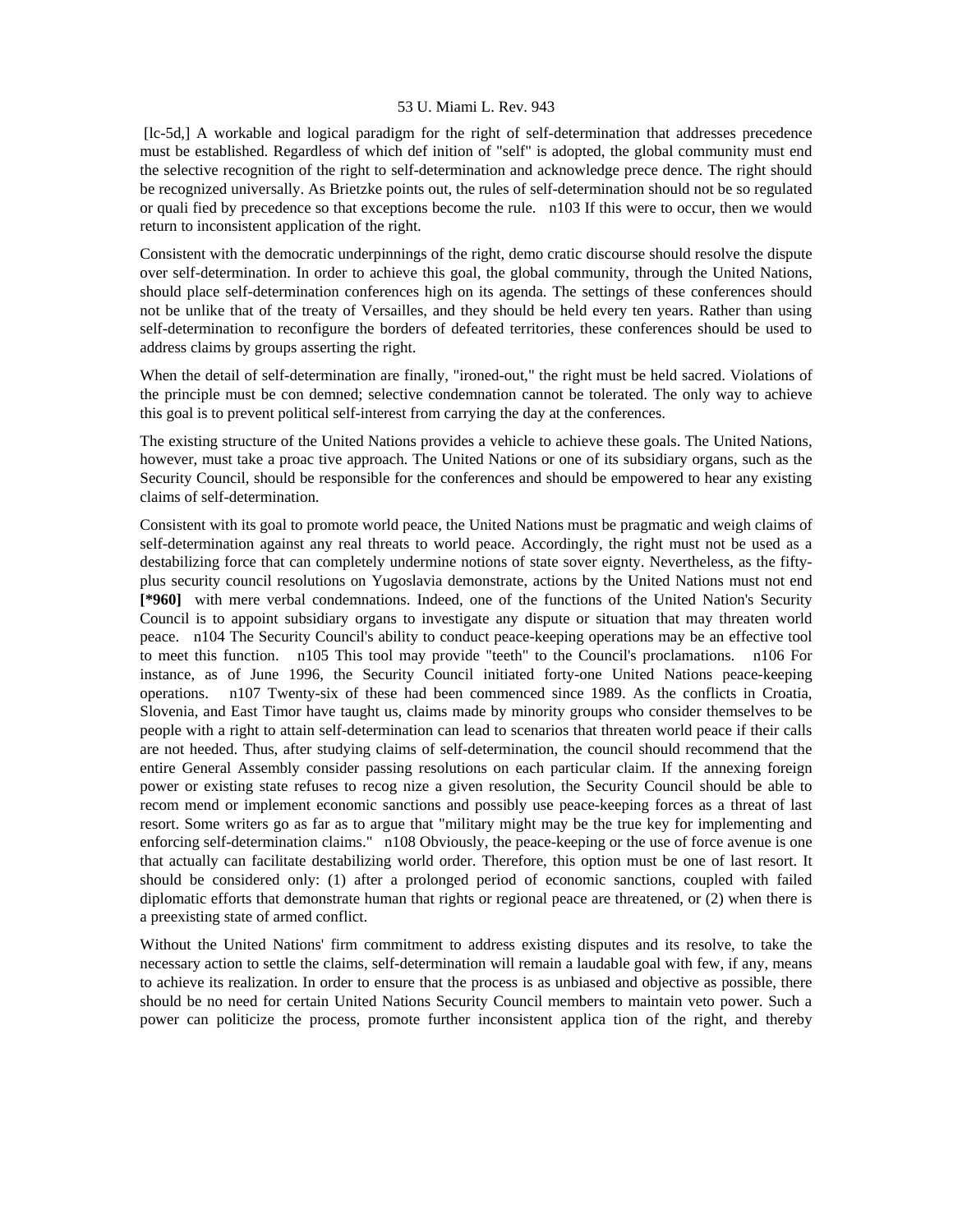undermine the right. This proposal has been my starting point for an evolutionary process that can reconstruct the currently incoherent principle of self-determination.

#### **FOOTNOTE-1:**

n1. Professor Muhmud and I are apparently kindred spirits when it comes to this subject. My forthcoming article entitled, "The Alien-Citizen Paradox and Other Consequences of U.S. Colonialism," similarly calls for recognition of the role that colonialism has played in U.S. racial stratification.

n2. This comparison serves as the foundation of Professor Mertus' forthcoming book, National Truths: The Building Of Serbian Nationalism.

n3. See generally Paul H. Brietzke, Self Determination, or Jurisprudential Confusion: Exacerbating Political Conflict, [14 Wis. Int'l. L.J. 69 \(1995\).](http://www.lexis.com/research/xlink?searchtype=get&search=14%20Wis.%20Int)

n4. See generally Hurst Hannum, Autonomy, Sovereignty, and Self-Determination 1 (2d ed. 1992).

n5. Ediberto Roman, Empire Forgotten: The United States's Colonization of Puerto Rico, [42](http://www.lexis.com/research/xlink?searchtype=get&search=42%20Vill.%20L.%20Rev.%201119,at%201128)  [Vill. L. Rev. 1119, 1128 n.44 \(1998\)](http://www.lexis.com/research/xlink?searchtype=get&search=42%20Vill.%20L.%20Rev.%201119,at%201128) (citing Kimminich in an article that examines the principle of self-determination with reference to the dominion of the United States over the people of Puerto Rico); Otto Kimminich, A "Federal" Right to Self-Determination?, in Modern Law Of Self- Determination 85 (Christian Tomuschat ed., 1993) (quoting Frank Przetacznik, The Basic Collective Human Right to Self-Determination of Peoples and Nations as a Prerequisite for Peace: Its Philosophical Background and Practical Application, 691 Revue De Droit Int'l De Sciences Diplomatiques et Politiques 263 (1991)); see also Lung-Chu Chen, Self-Determination and World Public Order, [66 Notre Dame L. Rev. 1287 n.5 \(1991\)\(](http://www.lexis.com/research/xlink?searchtype=get&search=66%20Notre%20Dame%20L.%20Rev.%201287)identifying challenges facing self-determination under international law); Thomas M. Franck, The Emerging Right to Democratic Governance, [86 Am. J. Int'l L. 46, 52 \(1992\)](http://www.lexis.com/research/xlink?searchtype=get&search=86%20A.J.I.L.%2046,at%2052)("Self-Determination postulates the right of a people organized in an established territory to determine its collective political destiny in a democratic fashion and is therefore at the core of democratic entitlement."); Ruth E. Gordon, Some Legal Problems with Trusteeship, [28 Cornell Int'l L.J.](http://www.lexis.com/research/xlink?searchtype=get&search=28%20Cornell%20Int)  [301, 321 n.111 \(1995\)](http://www.lexis.com/research/xlink?searchtype=get&search=28%20Cornell%20Int) (discussing Declaration on Granting of Independence to Colonial Countries and Peoples, G.A. Res. 1541, U.N. GAOR, 15th Sess., Supp. No. 16, at 2, U.N. Doc. A/4684 (1960)); Fredric L. Kirgis, Jr., Self-Determination of Peoples and Polities, 86 Am. Soc'y Int'l L. Proc. 369, 369- 70 (1992)(discussing self-determination in the context of international law); Lisa Cami Oshiro, Recognizing Na Kanaka Maoli's Right to Self-Determination , [25 N.M. L. Rev. 65, 65-66 \(1995\)](http://www.lexis.com/research/xlink?searchtype=get&search=25%20N.M.L.%20Rev.%2065) (noting indigenous peoples under dominion and control of the United States must turn to international law for the source of their right to self-determination because the U.S. Constitution does not include such right).

n6. See Antonio Cassese, Self-Determination of Peoples 1, 5 (1995).

n7. See James Anaya, The Native Hawaiian People and International Human Rights Law: Toward a Remedy for Past and Continuing Wrongs, [22 Ga. L. Rev. 309, 314-19 \(1994\).](http://www.lexis.com/research/xlink?searchtype=get&search=22%20Ga.%20L.%20Rev.%20309,at%20314)

n8. Hurst Hannum, Autonomy, Sovereignty, and Self-Determination 27 (1990).

n9. See Anaya, supra note 7, at 320.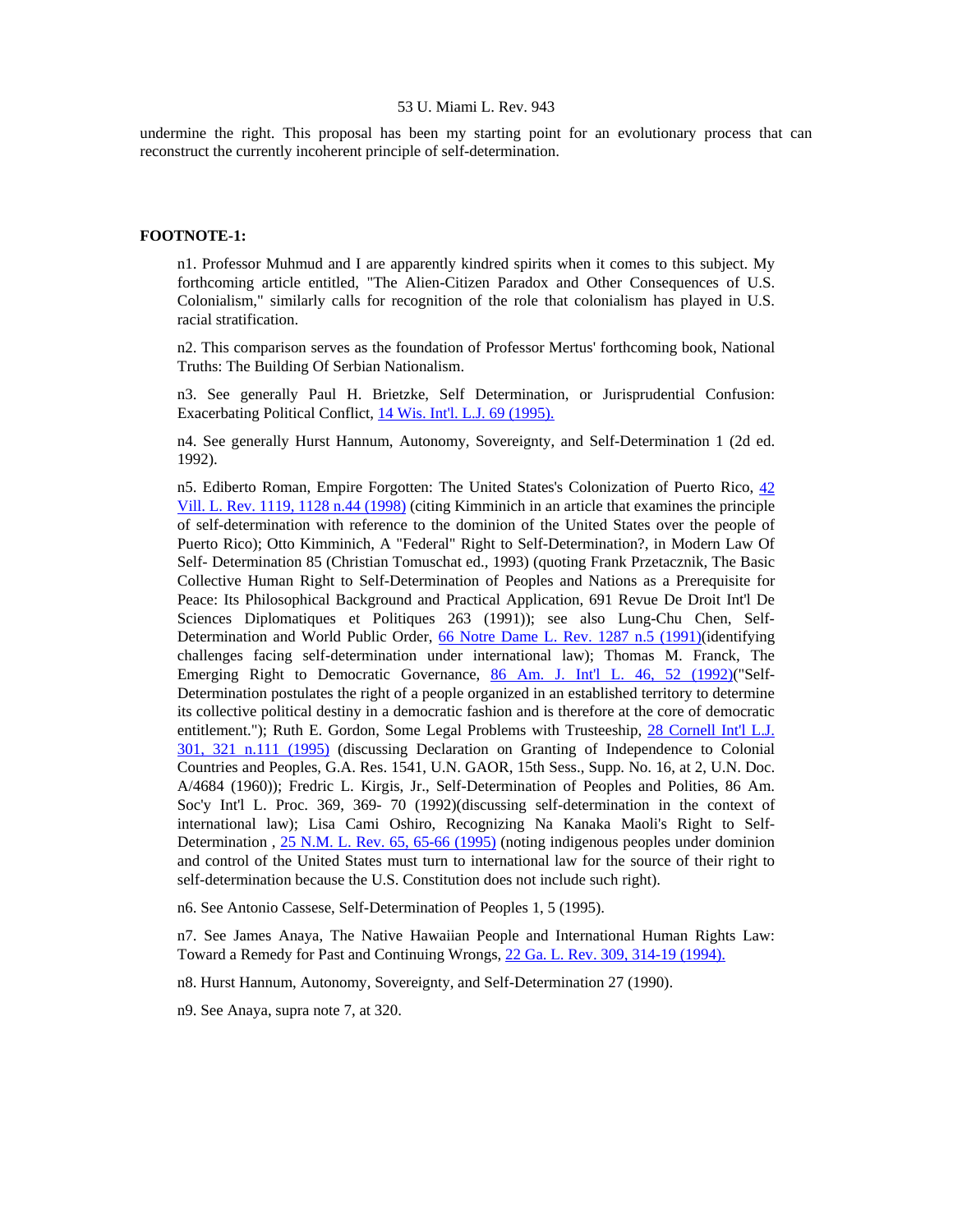n10. See Deborah Z. Cass, Rethinking Self-Determination: A Critical Analysis of Current International Law Theories, [18 Syracuse J. Int'l L. & Com. 21, 24 \(1992\).](http://www.lexis.com/research/xlink?searchtype=get&search=18%20Syracuse%20J.%20Int)

n11. See Eric Kolodner, The Future of the Right to Self-Determination, [10 Conn. J. Int'l L. 153,](http://www.lexis.com/research/xlink?searchtype=get&search=10%20Conn.%20J.%20Int)  [167 \(1994\).](http://www.lexis.com/research/xlink?searchtype=get&search=10%20Conn.%20J.%20Int)

n12. Roman, supra note 5, at 1126.

n13. Speech of Woodrow Wilson (February 11, 1918), reprinted in 1 The Public Paper of Woodrow Wilson: War & Race 180 (R. Baker & Dodd eds. 1927).

n14. U.N. Charter art. 1, para 2.

n15. See U.N. Charter art. 55.

n16. See Roman, supra note 5, at 1132-33.

n17. G.A. Res. 545, U.N. GAOR, 6th Sess., Supp. No. 20, at 36, U.N. Doc. A/2219 (1952).

n18. See G.A. Res. 1514, U.N. GAOR, 15th Sess., Supp. No. 18, at 66, UN Doc. A/4884 (1960).

n19. Id. In 1966, self-determination was made part of the two International covenants on human-rights, which the General Assembly approved with only some reservations on the part of a few Western states. See Christian Tomuschat, Modern Law of Self-Determination (1993).

n20. See G.A. Res. 2625, U.N. GAOR, 25th Sess., Sup.p. No.28, at 121, UN Doc. A/2517 (1970).

n21. C.F. Koldner, supra note 11, at 155.

n22. G.A. Res., supra note 20.

n23. International Court of Justice Reports 1971, at 16,31.

n24. International Court of Justice Reports 1975, at 12, 31-33.

n25. See Christian Tomuschat, Modern Law of Self-Determination 2 (1993).

n26. See id.

n27. Cass, supra note 10, at 27.

n28. Convention on the Law of Treaties, May 23, 1969, 8 I.L.M. 679, 699.

n29. See generally Elizabeth M. Iglesias & Francisco Valdes, Religion, Gender, Sexuality, Race and Class In Coalitional Theory: A Critical And Self-Critical Analysis of LatCrit Social Justice Agendas, [19 Chicano-Latino L. Rev. 503 \(1998\)](http://www.lexis.com/research/xlink?searchtype=get&search=19%20Chicano-Latino%20L.%20Rev.%20503)(by engaging in analysis from the most vulnerable perspective, critical theory facilitates scholarly examination of the sources, workings, and effects of power by focusing on the sectors of society where power is wielded with most license and impunity).

n30. See Gerry J. Simpson, Is International Law Fair?, [17 Mich. J. Int'l L. 615, 616 \(1995\).](http://www.lexis.com/research/xlink?searchtype=get&search=17%20Mich.%20J.%20Int)

n31. Keekok Lee, The Positivist Science of Law 187 (1989).

n32. Brietzke, supra note 3, at 101-02.

n33. Anthony Carty, The Decay of International Law 1 (1986).

n34. See generally Kelsen, Theorie Generale du Droit International, Recueil Des Cours 121 (1932).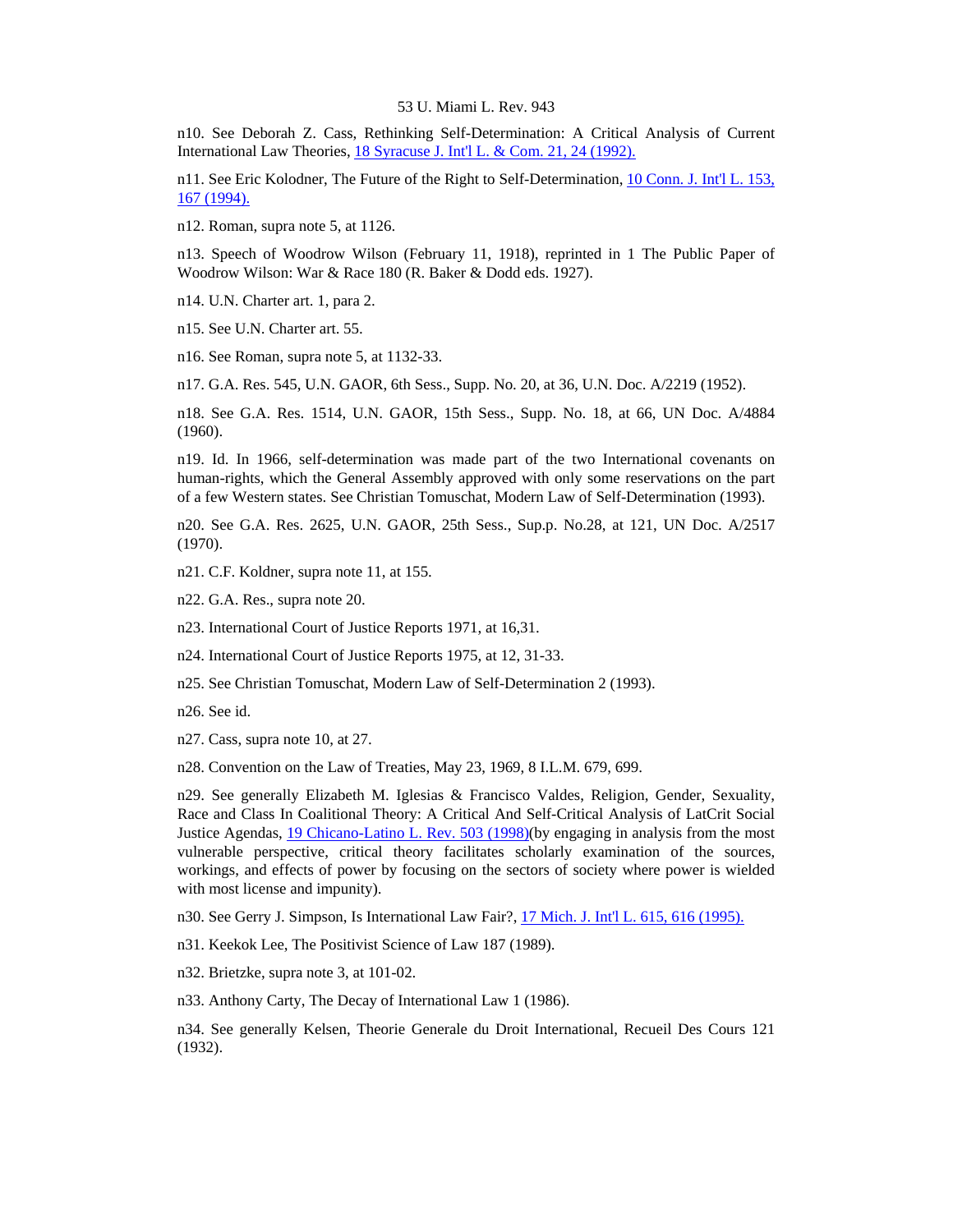n35. See Hans Kelsen, The Pure Theory of Law and Analytical Independence, 55 Harv. L. Rev. 44 (1941).

n36. Id. at 44; see also Mario Jori, Legal Positivism, Part I (1992) (distinguishing positivism from naturalism); Lloyd L. Weinreb, Law as Order, 91 Harv. L. Rev. 909 (1978) (positivist posits merely what law is).

n37. Brietzke, supra note 3, at 102.

n38. See generally Carty, supra note 33, at 1; Martti Koskenniem, From Apology to Utopia: The Structure of International Legal Argument (1989); David Kennedy, A New Stream of International Law Scholarship, 7 Wis. Int'l. L.J. 1 (1988).

n39. See Simpson, supra note 30, at 1.

n40. Kelsen, supra note 35, at 44-45.

n41. See id.

n42. Burns H. Weston, Et Al., International Law and World Order 683-84 (2d ed. 1990) ("The principle of self-determination in its modern conception also appears as a principle of legitimacy underlying and inspiring the evolution of international law").

n43. Hurst Hannum, Self-Determination, Yugoslavia, and Europe: Old Wines in New Bottles?, 3 Transat'l L. & Contemp. Prob. 57, 69 (1993).

n44. Nathaniel Berman, Sovereignty in Abeyance: Self-Determination and International Law, 7 Wis. Int'l L.J. 51, 60 (1988) (quoting Sir Gerald Fitzmaurice, a former member of the International Court of Justice).

n45. Brietzke, supra note 3, at 85.

n46. W. Ofuatey-Kodgoe, The Principles of Self-Determination In International Law 21 (1977)(summarizing the origins of the principle).

n47. Thomas Franck, The Power of Legitimacy Among Nations 154 (1990).

n48. John P. Humphrey, Political and Related Rights, 1 Human Rights in International Law: Legal and Policy Issues 193 (Theodor Merson ed., 1984).

n49. Hannum, supra note 8, at 28.

n50. Id.

n51. Franck, supra note 47, at 159.

n52. Id.

n53. Raymond Pearson, National Minorities in Eastern Europe 1848-1945 at 196 (1983). Antonio Cassese, in his book entitled Self-Determination of Peoples, (1995) determined that the discriminatory application of the principle dates back to the French revolution whereby French leaders used the principle to justify the annexation of lands belonging to other Sovereigns. See Cassese, supra note 6, at 11-12. This enabled France to assert that Alsace was French and no longer belonged to Germany in 1790.

n54. Cassese, supra note 6, at 23-24.

n55. Id. at 24.

n56. The Treaty of Versailles, June 23, 1919.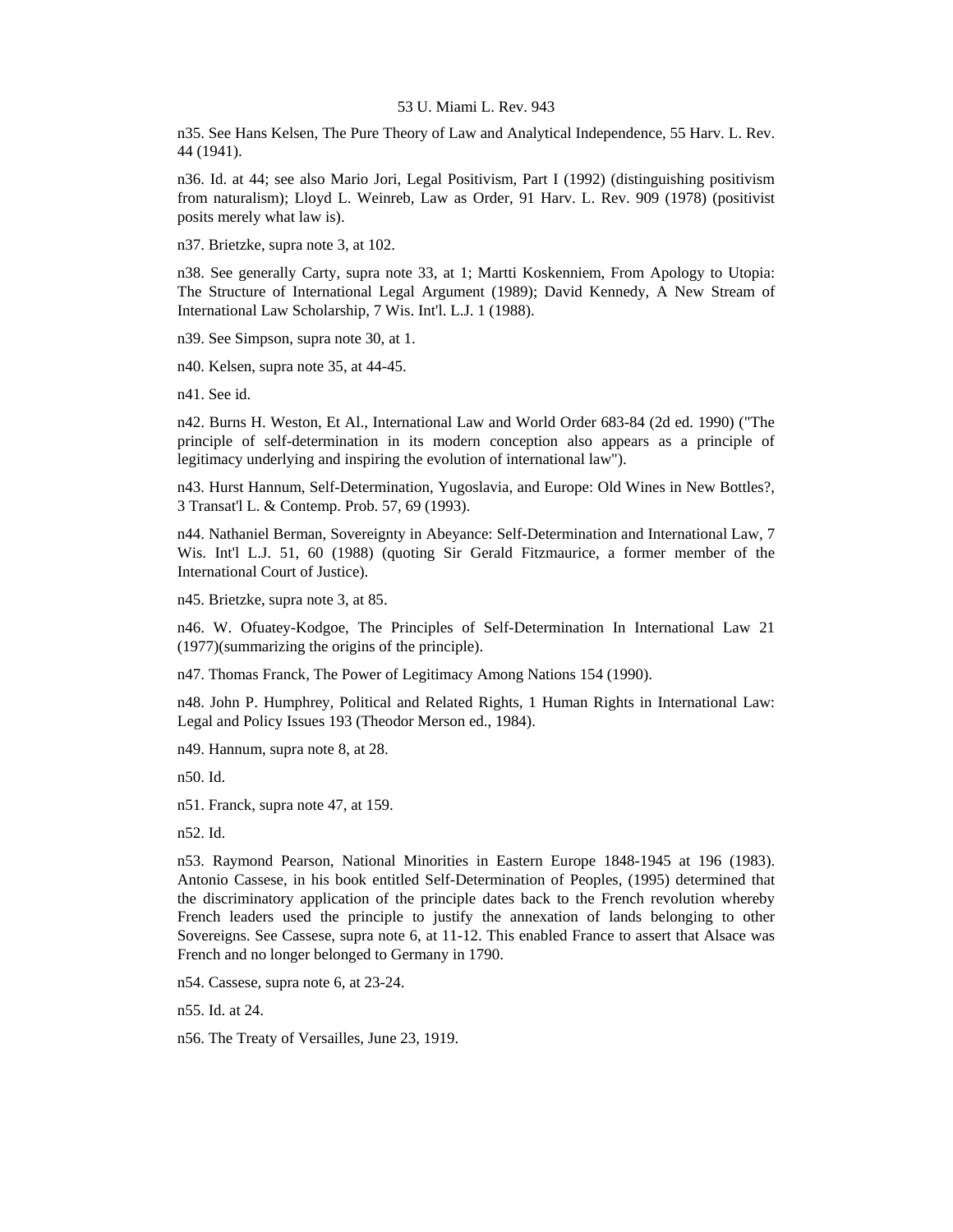n57. Ruth E. Gordon, Some Legal Problems With Trusteeship, 23 Cornell Int'l L.J. 301, 317 (1995)(addressing the discriminatory application of the principle).

n58. Id.

n59. Id.

n60. League of Nations Covenant, art. 22, para. 2.

n61. Franck, supra note 47, at 160.

n62. Id.

n63. Id.

n64. See id.

n65. Id.

n66. See id.

n67. See Roman, supra note 5, at 1130.

n68. Cassese, supra note 6, at 37 (quoting 374 Parl.Deb. H.C. (5th ser.) 68-69 (1977).

n69. U.N. Charter art. 1, para. 2 (enunciating purpose of the Charter to establish friendly relations and economic cooperation between nations based on principles of equal rights and self- determination); See id. art. 55 (same).

n70. U.N. Charter art. 73, 75 (delineating the parameters of the Trusteeship System).

n71. Simpson, supra note 30, at 265.

n72. U.N. Charter art. 73(b).

n73. U.N. Charter art. 76.

n74. See Gordon, supra note 5, at 319.

n75. See id.

n76. Id.

n77. Franck, supra note 47, at 161.

n78. Id.

n79. Michla Pomerance, Self-Determination in Law and Practice 20 (1982) (describing these occurrences as violations of the territorial criterion of defining the "self").

n80. Id. at 20.

n81. See Clyde Eagleton, The Case of Hyderbad Before the Security Council, 44 Am. J.Int'l L, 277 (1950).

n82. Quincy Wright, The Goa Incident, 56 Am.J.Int'I L, 626 (1982).

n83. Cassese, supra note 6, at 78-79.

n84. Id. at 76-78, 214-18.

n85. Id. at 223-30.